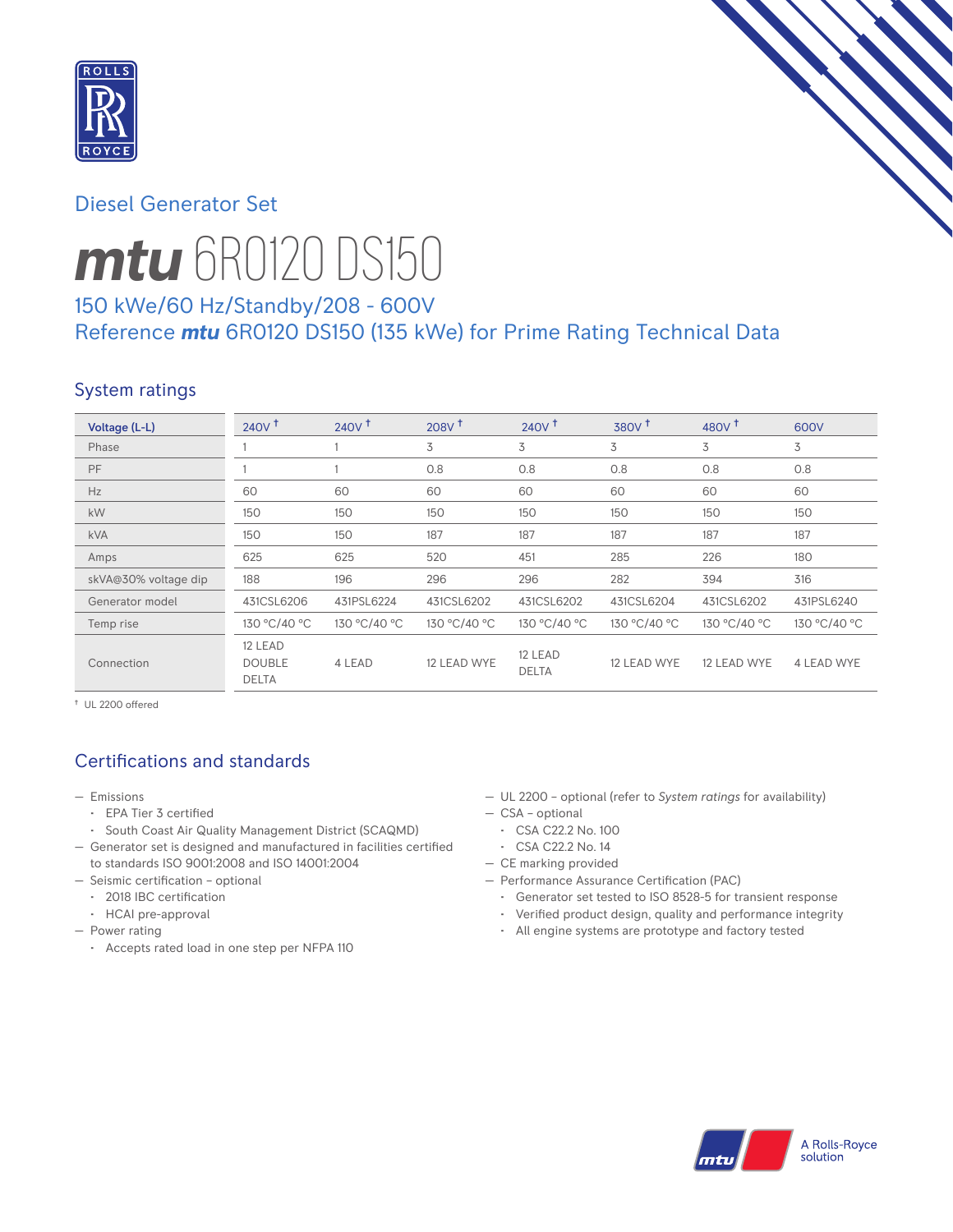## Standard features \*

- Single source supplier
- Global product support
- Two (2) Year/3,000 Hour Basic Limited Warranty
- OM926LA diesel engine
	- 7.2 liter displacement
	- 4-cycle
- Engine-generator resilient mounted
- Complete range of accessories
- Cooling system
	- Integral set-mounted
	- Engine-driven fan

## Standard equipment \*

#### Engine

- Air cleaner
- Oil pump
- Oil drain extension and shut-off valve
- Full flow oil filter
- Fuel filter with water separator
- Jacket water pump
- Thermostat
- Blower fan and fan drive
- Radiator unit mounted
- Electric starting motor 12V
- Governor electronic isochronous
- Base formed steel
- SAE flywheel and bell housing
- Charging alternator 12V
- Battery box and cables
- Flexible fuel connectors
- Flexible exhaust connection
- EPA certified engine

#### Generator

- NEMA MG1, IEEE, and ANSI standards compliance for temperature rise and motor starting
- Self-ventilated and drip-proof
- Superior voltage waveform
- Solid state, volts-per-hertz regulator
- $\pm$  1% voltage regulation no load to full load
- Brushless alternator with brushless pilot exciter
- 4 pole, rotating field
- 130 °C maximum standby temperature rise
- 1-bearing, sealed
- Flexible coupling
- Full amortisseur windings
- 125% rotor balancing
- 3-phase voltage sensing
- 100% of rated load one step
- 5% maximum total harmonic distortion
- Generator
	- Brushless, rotating field generator
	- 2/3 pitch windings
	- 300% short circuit capability with optional Permanent Magnet Generator (PMG)
- Digital control panel(s)
	- UL recognized, CSA certified, NFPA 110
	- Complete system metering
	- LCD display

#### Digital control panel(s)

- Digital metering
- Engine parameters
- Generator protection functions
- Engine protection
- SAE J1939 Engine ECU Communications
- Windows®-based software
- Multilingual capability
- Communications to remote annunciator
- Programmable input and output contacts
- UL recognized, CSA certified, CE approved
- Event recording
- IP 54 front panel rating with integrated gasket
- NFPA 110 compatible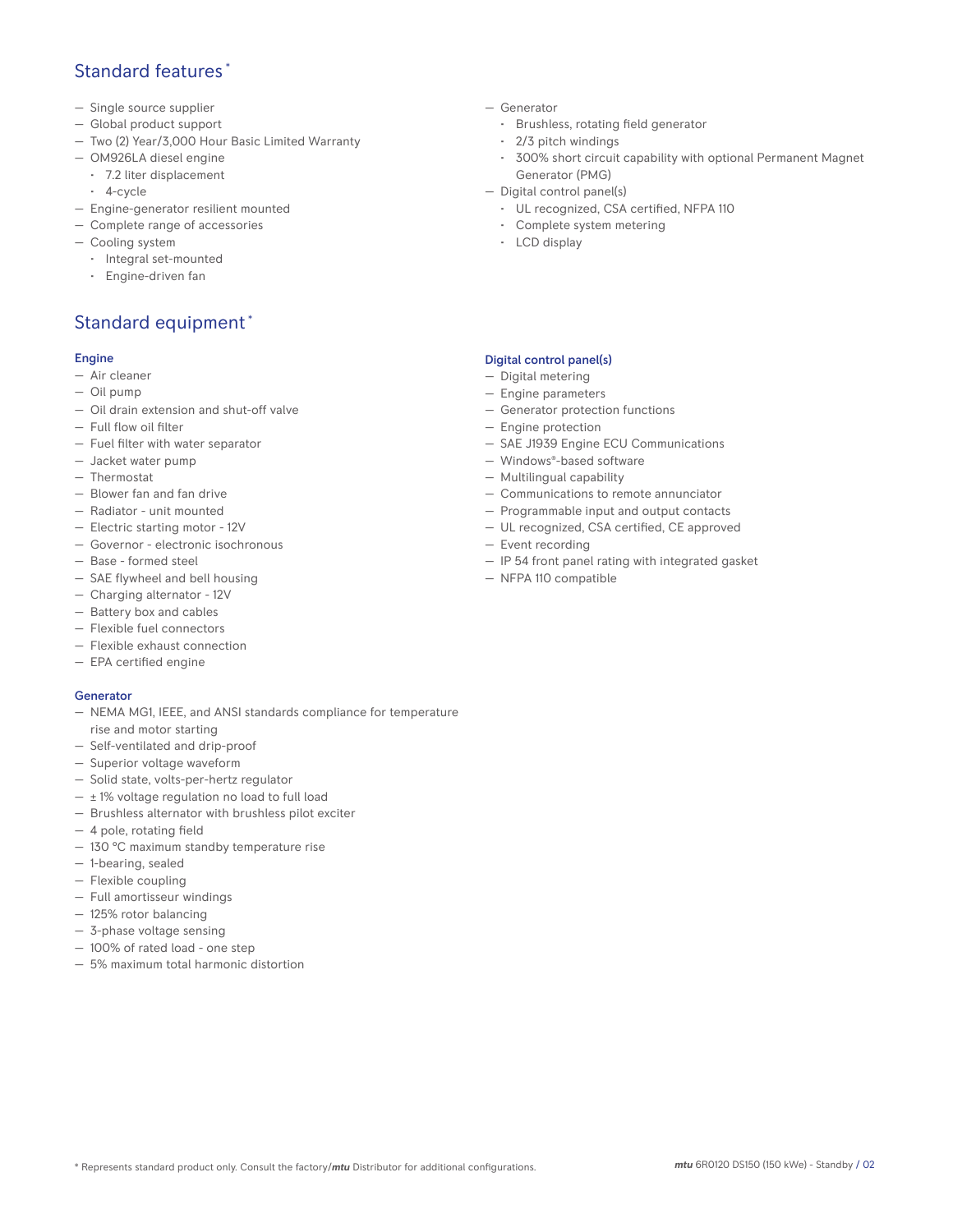## Application data

#### Engine

| Manufacturer                | Mercedes-Benz   |
|-----------------------------|-----------------|
| Model                       | OM926LA         |
| Type                        | 4-cycle         |
| Arrangement                 | 6-inline        |
| Displacement: $L (in3)$     | 7.2(439)        |
| Bore: cm (in)               | 10.6(4.17)      |
| Stroke: cm (in)             | 13.6(5.35)      |
| Compression ratio           | 17.5:1          |
| Rated rpm                   | 1.800           |
| Engine governor             | MR2 / CPC4-ECAN |
| Maximum power: kWm (bhp)    | 247 (331)       |
| Steady state frequency band | ± 0.25%         |
| Air cleaner                 | dry             |
| Liquid capacity             |                 |

#### Total oil system: L (gal) 29 (7.7) Engine jacket water capacity: L (gal) 10 (2.6)<br>System coolant capacity: L (gal) 24.1 (6.4) System coolant capacity: L (gal)

| 12  |
|-----|
| 950 |
| 31  |
|     |
|     |

#### Fuel system

| $-6$ JIC     |
|--------------|
| $3/8"$ ID    |
| $-6$ JIC     |
| $3/8"$ ID    |
| 2.6(8.5)     |
| diesel #2    |
| 330.5 (87.3) |
|              |

#### Fuel consumption\*

| <b>FUBL CONSUMPTION</b>                                                 |               |
|-------------------------------------------------------------------------|---------------|
| At 100% of power rating: L/hr (gal/hr)                                  | 40.5 (10.7)   |
| At 75% of power rating: L/hr (gal/hr)                                   | 30 (7.9)      |
| At 50% of power rating: L/hr (gal/hr)                                   | 20.4(5.4)     |
| * Based on 431CSL6202 480 volt generator set                            |               |
|                                                                         |               |
| Cooling - radiator system                                               |               |
| Ambient capacity of radiator: °C (°F)                                   | 50 (122)      |
| Maximum restriction of cooling air:                                     |               |
| intake and discharge side of radiator: kPa (in. $H_2O$ )                | 0.12(0.5)     |
| Water pump capacity: L/min (gpm)                                        | 143(37)       |
| Heat rejection to coolant: kW (BTUM)                                    | 77.8 (4,424)  |
| Heat rejection to air to air: kW (BTUM)                                 | 50.8 (2,889)  |
| Heat radiated to ambient: kW (BTUM)                                     | 29.4 (1,672)  |
| Fan power: kW (hp)                                                      | 15.6(22.1)    |
|                                                                         |               |
| Air requirements                                                        |               |
| Aspirating: *m <sup>3</sup> /min (SCFM)                                 | 13.4 (473)    |
| Air flow required for radiator                                          |               |
| cooled unit: *m <sup>3</sup> /min (SCFM)                                | 408 (14,408)  |
| Remote cooled applications; air flow required for                       |               |
| dissipation of radiated generator set heat for a                        |               |
| maximum of 25 °F rise: *m <sup>3</sup> /min (SCFM)                      | 107 (3,779)   |
| * Air density = $1.184$ kg/m <sup>3</sup> (0.0739 lbm/ft <sup>3</sup> ) |               |
| <b>Exhaust system</b>                                                   |               |
| Costamporatura (staali): <sup>0</sup> C (0F)                            | $AZA$ $(01Z)$ |

| Gas temperature (stack): °C (°F)                            | 434 (813)    |
|-------------------------------------------------------------|--------------|
| Gas volume at stack temperature: m <sup>3</sup> /min (CFM)  | 39.1 (1.381) |
| Maximum allowable back pressure at                          |              |
| outlet of engine, before piping: kPa (in. H <sub>2</sub> 0) | 10.5(42)     |
|                                                             |              |